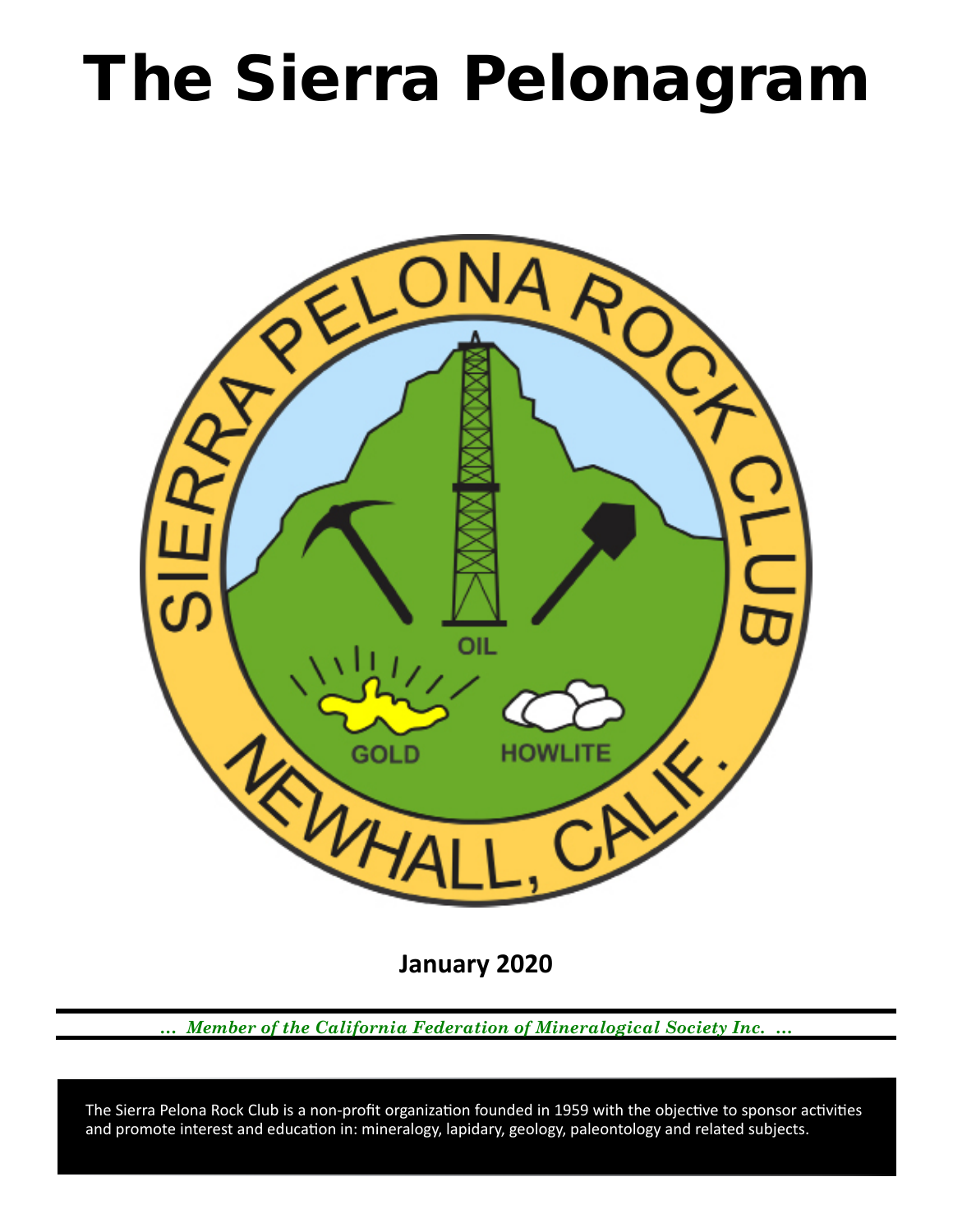

**How dinosaurs** were made

**Sierra Pelona Rock Club** Board Meeting Greenbriar Estates Clubhouse January 7, 2020

 The meeting was called to order at 7:05pm. In attendance were Shana Brunes-Ruiz, Ron Lawrence, Ron Rackliffe, Bill and Heidi Webber. A quorum was met.

 The treasury report was presented by Shana.

 The December Board and General Meeting minutes was approved as written. Bill/ Shana/passed.

 Quartzite is January 15-19 and the club field trip will be the 18-19 for those who wish to camp. Julie will send an email with more detail.

 February 1 from 10-3 will be the first workshop of 2020 at Bill and Heidi's. Heidi will prepare lunch as usual for \$5 each.

 Heidi and Julie will work on the calendar for 2020 this month and present it at the February Board Meeting for fine tuning and then disburse it to membership.

 Heidi will send another email regarding membership dues. Response has been weak so far.

 Linda Jenkins is the new Claims Administrator. Mike Serino will show her the process. Thank you, Linda, and many thanks to Mike for all the years he did this extremely important job for the club.

 Dianne Erskine-Hellrigel was voted in to re-join the club after a few years' absence. Welcome back Dianne.

 A motion to adjourn was made by Shana at 8pm. Heidi seconded, passed.

 The next Board Meeting will be February 4. All those interested are welcome to join us.

Respectfully Submitted Heidi S Webber, Secretary, SPRC

### **Birthdays**

**January** David Burkhead Larry Holt Larry Patrich Martin Schreiner Robin Shane Bruce Velie Austin Williams

#### **February**

Carlos Carrillo Adam Hamilton Brigitte Mazourek Monroe Quarles John Wheeler Tina White



# **Officers:**

President – Bill Webber Vice‑President – Julie Tinoco Secretary: Heidi Webber Treasurer –Shana Brunes-Ruiz Federation Director (CFMS/AFMS) --Evelyn Velie

## **Chairpersons:**

Claim--Linda Jenkins Donation Rock Table--Akiko Strathmann Equipment--Bill Webber Field Trips – Julie Tinoco Historian ‑Open Hospitality – Evelyn Velie Membership – Heidi Webber Website-- Larry Holt Pelonagram Publisher, Editor – Heidi Webber Programs –Tina White Publicity –Bruce Velie Sunshine--Brigitte Mazourek

The Sierra Pelona Rock Club, is a member of the California and American Federation of Mineralogical Societies, Inc. (CFMS/AFMS). The general club meetings (Open to the public) are at 7:30 PM, on the 3rd Tuesday of each month at:

# **The Clubhouse of the Greenbrier Mobile Estates EAST 21301 Soledad Canyon Rd Canyon Country, CA 91351**

Contact the Club or the Sierra Pelonagram Editor at:

**Sierra Pelona Rock Club P.O. Box 221256 Newhall, Ca. 91322** Or e‑mail: hwebber@pacbell.net *Visit the SPRC website [www.sierrapelona.com](http://www.sierrapelona.com/)*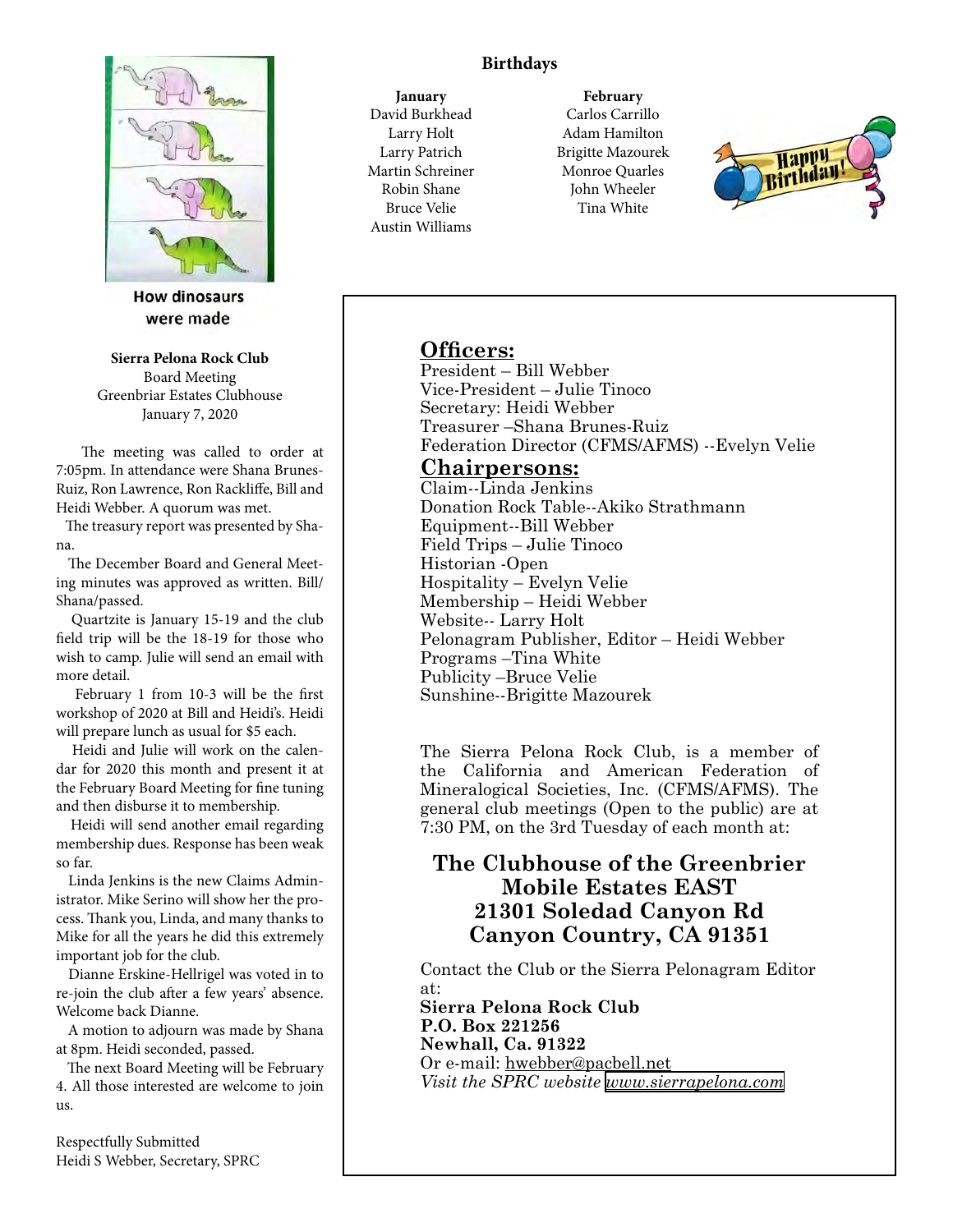#### **President's Message**



 Unbelievable how quickly 2019 passed by, and here we are in 2020; looking forward to another busy and exciting year with our SPRC friends. At the December Holiday party the current board was re-elected for this upcoming year. Evelyn Velie said she would stay as CFMS representative for this upcoming year only. That means we will need someone who may be interested to come forward to take this board position over.

 Julie and Heidi are working on the calendar for the year which will be emailed to everyone early in February once the board approves it. One thing already set is the next workshop at my and Heidi's home will be February 1. I hope a lot of you can come and cut and polish some of your new finds, or maybe something intriguing you found at Quartzite.

 Dues are now due and I hope you will get them paid to Shana as soon as possible if you haven't already done so. They are \$25 for the year, \$5 for pebble pups under 18 and a \$2 penalty if not paid by the Board Meeting on February 4th. Heidi will be contacting you if time is getting short. The thing is, the dues not only help the club, but we need to send the club dues to our parent organization based on membership. These dues pay for insurance among other things. So please don't drag your heels, mail your check to Shana Brunes-Ruiz at 4212 E Los Angeles Ave #3023, Simi Valley, CA 93063 as soon as possible, or pay her at this month's meeting on January 18.

 Mike Serino has let us know he would like to step away from being the claim administrator, and Linda Jenkins has graciously said she would like to take over that job. Thanks so much for all your years of doing this Mike. And many thanks to Linda for stepping forward

to do this very important job.

I think I have pretty much covered everything for now, so I hope to see all of you at the meeting on January 18.

Bill Webber, President SPRC



 The SPRC Holiday Dinner began with a delicious variety of potluck dishes made to compliment the club contribution of turkey and ham, baked by Heidi Webber. Thanks to all who participated, it was all delicious!

 The actual meeting was called to order at 1:15. First on the agenda was elections. The current board was re-elected by a unanimous vote by show of hands. The committee members present also agreed to stay on for the next year, and those not present will be contacted to see if they wish to stay in their current capacity. The board as it stands is: Bill Webber--President, Julie Tinoco--Vice-president, Shana Brunes-Ruiz—Treasurer, Heidi Webber--Secretary and Evelyn Velie—CFMS Representative.

 We would like to thank Dianne Wohlleben for her very generous donation of beautiful glass roses for every attendant.

 We would also like to thank Ron and Karen Rackliffe for their donation of gorgeous hand-made birch and Tree of Life wire-wrapped centerpieces. That was a lot of work. Thanks again!

 Ron Lawrence announced that Dan and Vivian Watts of the Antelope Valley Rock Club are moving to Oregon and they are selling their huge collection of collected rocks. They live in California City and most are selling for \$1 per pound, some for \$2 per pound. This is effective until December 23. Contact Ron if you are interested.

 Ron also reminded us that the Quartzite rock show is the entire month of January with the PowWow from January 15-19.

The meeting was adjourned at 1:45 for the auction of lapidary and rock-related items and the silent auction.

Respectfully Submitted Heidi S Webber, SPRC secretary